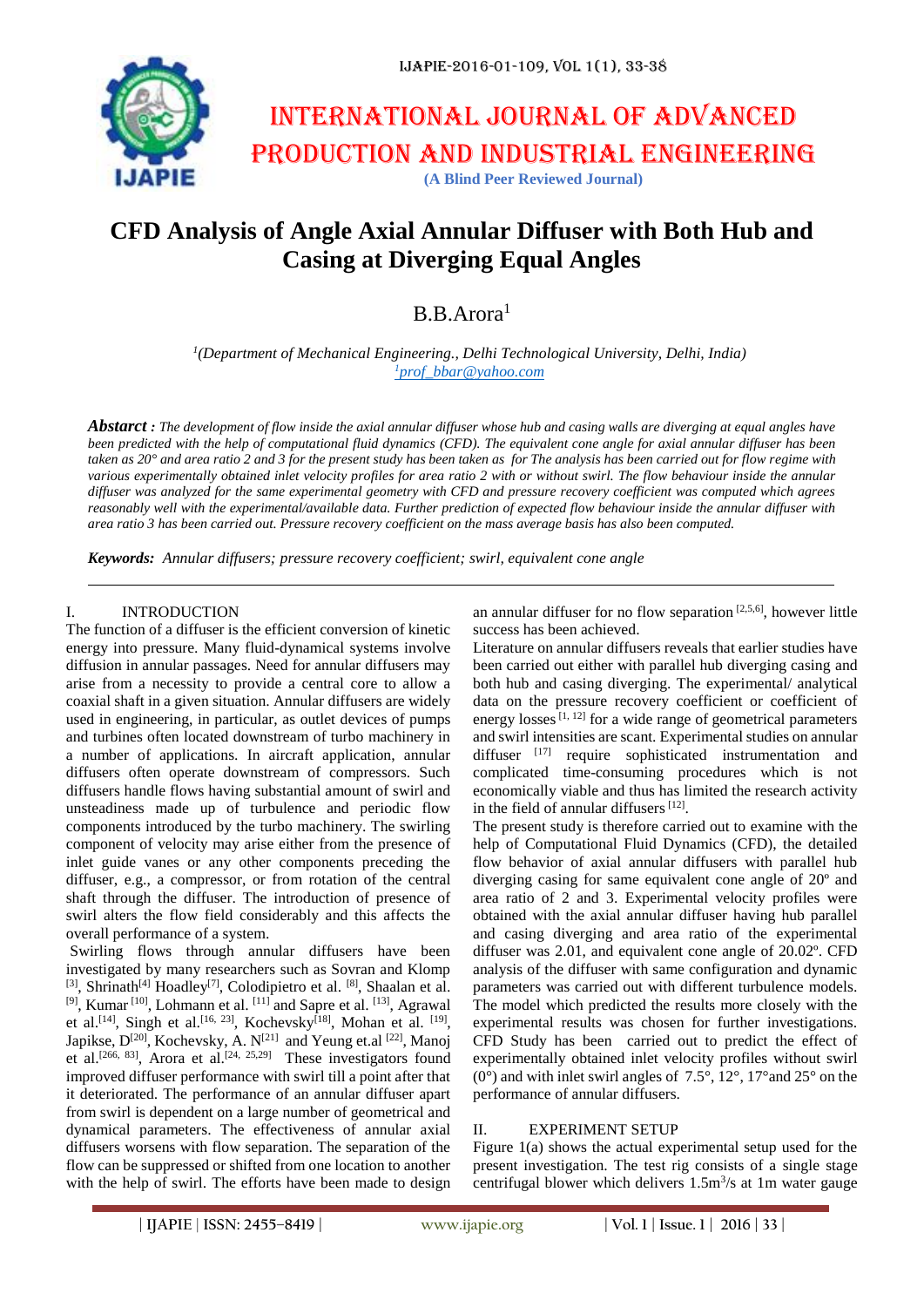## B. B. Arora *International Journal of Advanced Production and Industrial Engineering*

pressure. It draws air from the atmosphere through a very fine mesh filter and delivers it to a settling chamber through a welldesigned conical divergence. A symmetrical damper placed at the blower intake controlled and kept the flow rate constant through the system. A piece of heavy fabric serving as flexible coupling was used to seal the gap between the blower and settling chamber in order to prevent the vibrations reaching to settling chamber from the blower. The settling chamber is provided with fine mesh screens and a honey comb section. The purpose of the screens is multifold in serving as flow steadying and straightening, reducing the level of turbulence and losses. It is further connected to a constant-area annular duct made up of two commercial pipes; through a smooth converging section. Smooth transition from the annulus to the conical casing of the diffuser was ensured by inserting suitable metal shims between flanges and the inside was finished off with plasticine. Diffuser hub was made from cast aluminum and machined smooth whereas the casing of the annular test-diffusers was made of transparent Plexiglas. This was done to permit flow visualization inside the annulus so formed. The air flowing through the diffuser was finally exhausted into the atmosphere.

The measurements of static pressure and yaw angle were made manually with the help of Cobra probe, Traversing Mechanism and Manometers.





Figure 2 shows Annular diffuser Geometrical Parameters of the half section as the diffuser has been taken as axially symmetrical.



## **Fig. 2. Annular Diffuser Geometrical Parameters** III. CFD MODELLING

Annular diffuser geometry was sketched with proper meshing scheme with the help of GAMBIT software. In the pre-study *k-* ε turbulence models such as standard, RNG and realizable were tried on the geometries for which experimental data were available. The results obtained were validated with the available experimental results. The boundary conditions fed at the inlet is the same velocity profile as experimentally obtained

with turbulence specification of 3% turbulence and hydraulic diameter as calculated from the geometry of the diffuser inlet. The outlet boundary condition is pressure normal to the pressure outlet with turbulence specification of 3% turbulence and hydraulic diameter as calculated from the geometry of the diffuser outlet. The solution controls for momentum, swirl velocity, turbulence kinetic energy and turbulence dissipation rate are second order up winding. The convergence criteria for residuals are  $10^{-6}$  for various parameters involved in the present study such as continuity, velocity components  $v_x$ ,  $v_r$ , and  $v_z$ , swirl, *k* and *ε*; the results were found to be stable.

 The modeling was repeated for various mesh sizes varying from 50000 to 500000 mesh cells to attain the grid independence. It was found that the model which approached more closely to the experimental results was 2D axisymmetric RNG ``renormalization group'' *k-* ε turbulence model with moderate mesh size of 0.07cm. The RNG-based *k-* ε turbulence model [15] is derived from the instantaneous Navier-Stokes equations, using a mathematical technique called ``renormalization group'' (RNG) methods. The same model has been used for carrying out the analysis for other geometries considered for the present study.

The governing equations for 2D axisymmetric geometries used are the same as used by Arora[ ]

Grid independence Tests were carried out on number of geometries with regards to meshing and turbulence modeling. Various turbulence models and meshes were tested with inlet velocity profile which was obtained experimentally for a fully developed flow on an annular diffuser having an equivalent cone angle of 20° whose both casing and hub were diverging and area ratio of 2. The turbulence model which is in close proximity with the experimental results as shown in Fig 3 is Renormalization-group (RNG) k- ε model.

k-ε RNG model with mesh size of 0.07 was considered for the present CFD analysis to reduce the computational time without foregoing the desired accuracy.





## **Pressure recovery Coefficient**

The static pressure rise non-dimensionalised with respect to the diffuser inlet dynamic head is defined as the static pressure recovery [29].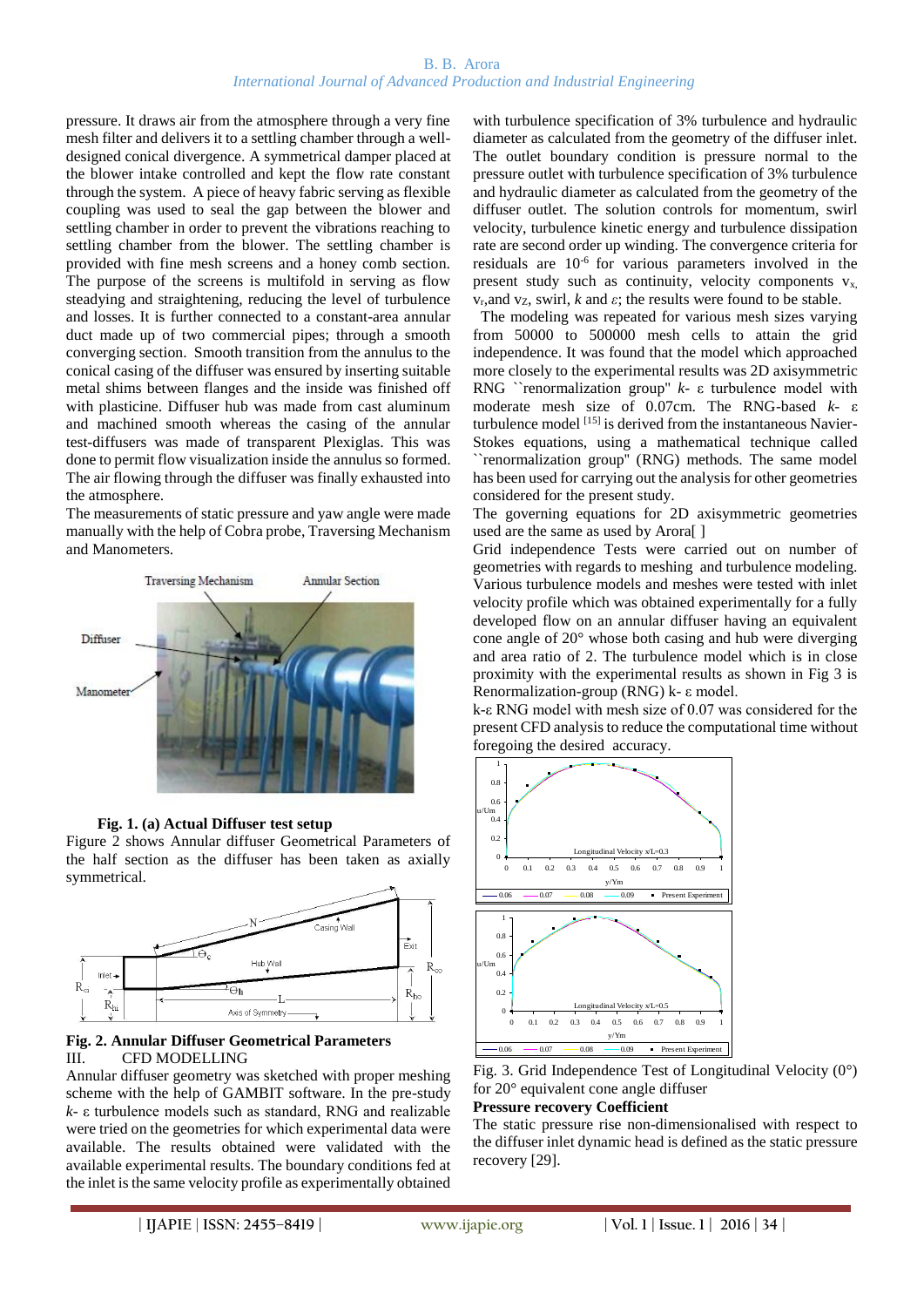For one-dimensional flow of perfect gas without any energy loss, the ideal pressure rise for given diffuser can be computed by considering energy conservation.

 The same turbulence model was used to predict the performance of axial annular diffusers with various geometries and one such model was validated with experimental results as shown in Fig. 4 and Fig. 5



Fig. 4 Validation of Turbulence Model with Experimental Results at  $x/L = 0.7$ 



Fig. 5 Validation of Pressure Recovery Coefficient with experimental Results at the casing wall

#### IV. RESULTS & ANALYSIS *Velocity Profile*

Figure 6-8 show the Longitudinal and swirl velocity profiles for the area ratios 2 to 4 respectively. The velocity profiles are shown for inlet swirl angles  $0^\circ$ ,  $7.5^\circ$ ,  $12^\circ$ ,  $17^\circ$  and  $25^\circ$ . Fig. 6 (a) to  $8(a)$  represents the Longitudinal whereas 6 (b) to  $8(b)$ represents the swirl velocity profiles All the velocity profiles are shown in terms of non-dimensional velocity as local longitudinal or swirl velocity divided by local maximum velocity of the transverse where velocity is required. The nondimensional velocity has been shown as a function of nondimensional diffuser passage height of the particular traverse  $(y/Ym)$ . The y/Ym =0 is the hub position and for y/Ym =1, it is the casing position of the traverse. The graphs are shown at various traverses of the diffuser passage at  $x/L = 0.1, 0.3, 0.5$ , 0.7 and 0.9 for all the area ratios and inlet swirl angles.

Fig.6 (a) to 8(a) illustrate that the flow is hub generated for no swirl condition and the shift increases to larger extent towards hub with the increase in the area ratio for same inlet velocity profile in this case too. The peak of the velocity at  $x/L = 0.9$  in the order of area ratio 2,3 and 4 occurs at y/Ym at 0.45, 0.41 and 0.32 for 10° equivalent cone angle and for 20° equivalent cone angle it happens at  $y/Ym = 0.4, 0.34$  and 0.29. Moreover the velocity at the casing recedes at faster rate. The flow is pushed towards the casing with the introduction of swirl.

Fig.6 (a) for area ratio 2 illustrates that the reversal of flow takes place at the casing wall for  $7.5^{\circ}$  inlet swirl at  $x/L = 0.9$ from casing to y/Ym= 0.98, whereas for inlet swirl of 12° and above it takes place at the hub wall. The reversal takes place at  $x/L = 0.7$  for 12° inlet swirl and at  $x/L = 0.5$  and 0.3 for 17° and 25° respectively. For 12° inlet swirl the flow is reversed up to  $y/Ym= 0.05$  and 0.13 for  $x/L = 0.7$  and 0.9 respectively. For  $17^{\circ}$  inlet swirl the flow is reversed up to y/Ym= 0.05, 0.15 and 0.23 for  $x/L = 0.5$ , 0.7 and 0.9 respectively. Whereas for  $25^{\circ}$ 

inlet swirl the flow is reversed up to  $y/Ym= 0.004, 0.09, 0.18$ and 0.26 for  $x/L = 0.3, 0.5, 0.7$  and 0.9 respectively. Fig.7 (a) for area ratio 3 illustrates that the reversal of flow takes place at the casing wall for no swirl ( $0^{\circ}$ ) and 7.5° inlet swirl at x/L= 0.7 and 0.5 respectively. For no swirl condition it takes place from casing to  $y/Ym= 0.98$  and 0.94 at  $x/L=0.7$  and 0.9 respectively, whereas for 7.5° inlet swirl it takes place from casing to y/Ym= 0.98, 0.91 and 0.87 at x/L=0.5, 0.7 and 0.9 respectively. For inlet swirl of 12° and above it takes place at the hub wall. The reversal takes place at  $x/L = 0.5$  for  $12^{\circ}$  inlet swirl and at  $x/L = 0.3$  for  $17^{\circ}$  and  $25^{\circ}$ . For  $12^{\circ}$  inlet swirl the flow is reversed up to  $\sqrt{Y}$ m= 0.13, 0.25 and 0.34 for x/L = 0.5, 0.7 and 0.9 respectively. For 17° inlet swirl the flow is reversed up to y/Ym= 0.07, 0.23, 0.33 and 0.38 for  $x/L = 0.3$ , 0.5, 0.7 and 0.9 respectively. Whereas for 25° inlet swirl the flow is reversed up to y/Ym= 0.18, 0.32, 0.39 and 0.44 for  $x/L = 0.3$ , 0.5, 0.7 and 0.9 respectively.

The graphs demonstrate that the velocity recedes at a faster rate near the hub as well as casing wall as the flow progresses along the diffuser passage due to the growth of boundary layer. The non-dimensional velocity near the hub wall tends to decrease with the introduction of swirl and it increases near the casing wall.

It is also evident from the graphs of non swirling flow  $(0^{\circ})$ , that the location of maximum non dimensional velocity shifts towards the hub for downstream of the diffuser passage. The shift increases to larger extent with the increase in the area ratio for same inlet velocity profile. This is due to the fact that the stall increases at the casing wall with increase in the area ratio for same equivalent cone angle diffusers. The stall tends to shift from casing to the hub wall with the introduction of swirl as observed by examining the Figures 6 and 7. The shift is stronger with the increase in the inlet swirl.



Fig. 6(a) Non-dimensional Longitudinal Velocity versus diffuser passage height for Area ratio 2 for inlet swirl angles  $(\alpha = 0^{\circ} \text{ to } 25^{\circ})$  at various transverses at x/L = 0.1 to 0.9.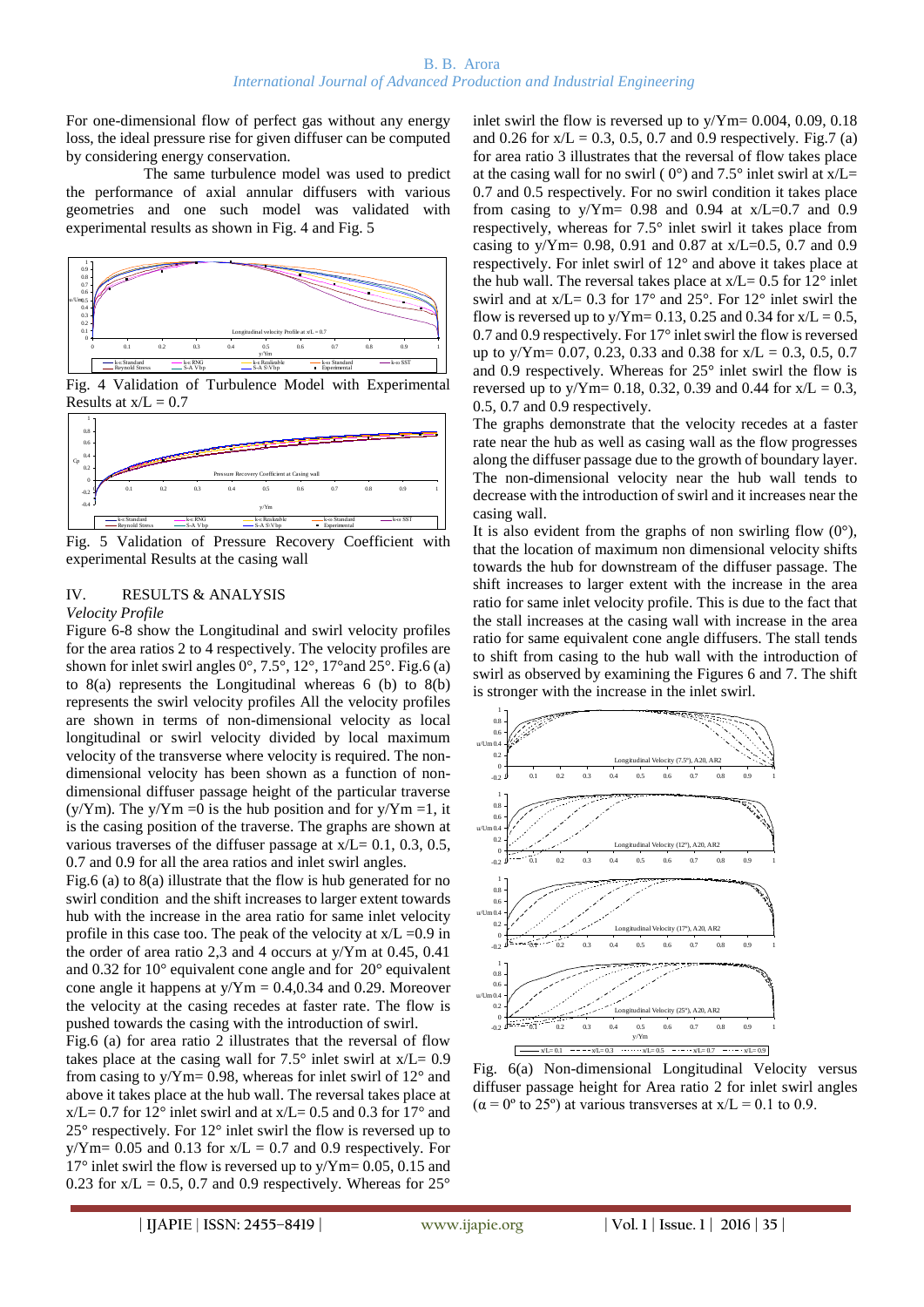#### B. B. Arora *International Journal of Advanced Production and Industrial Engineering*



Fig. 6(b) Non-dimensional Swirl Velocity versus diffuser passage height for Area ratio 2 for inlet swirl angles ( $\alpha = 0^{\circ}$  to 25<sup>o</sup>) at various transverses at  $x/L = 0.1$  to 0.9.



diffuser passage height for Area ratio 3 for inlet swirl angles  $(\alpha = 0^{\circ} \text{ to } 25^{\circ})$  at various transverses at x/L = 0.1 to 0.9.



Fig. 7(b) Non-dimensional Swirl Velocity versus diffuser passage height for Area ratio 3 for inlet swirl angles ( $\alpha = 0^{\circ}$  to  $25^{\circ}$ ) at various transverses at  $x/L = 0.1$  to 0.9.

#### **Pressure Recovery Coefficient**

Figure 8 indicate pressure recovery coefficient at casing wall  $(C_p)$  for diffuser for area ratios 2 to 4 as a function of nondimensional diffuser passage x/L for various inlet swirl angles  $0^\circ$ , 7.5°, 12°, 17° and 25°.  $C_p$  increases with the diffuser passage in each case. The marginal increase in Cp is sharp in the beginning of the diffuser passage and later on it decreases with the diffuser passage.



Fig. 8. Pressure recovery Coefficient predicted by RNG *k-* ε model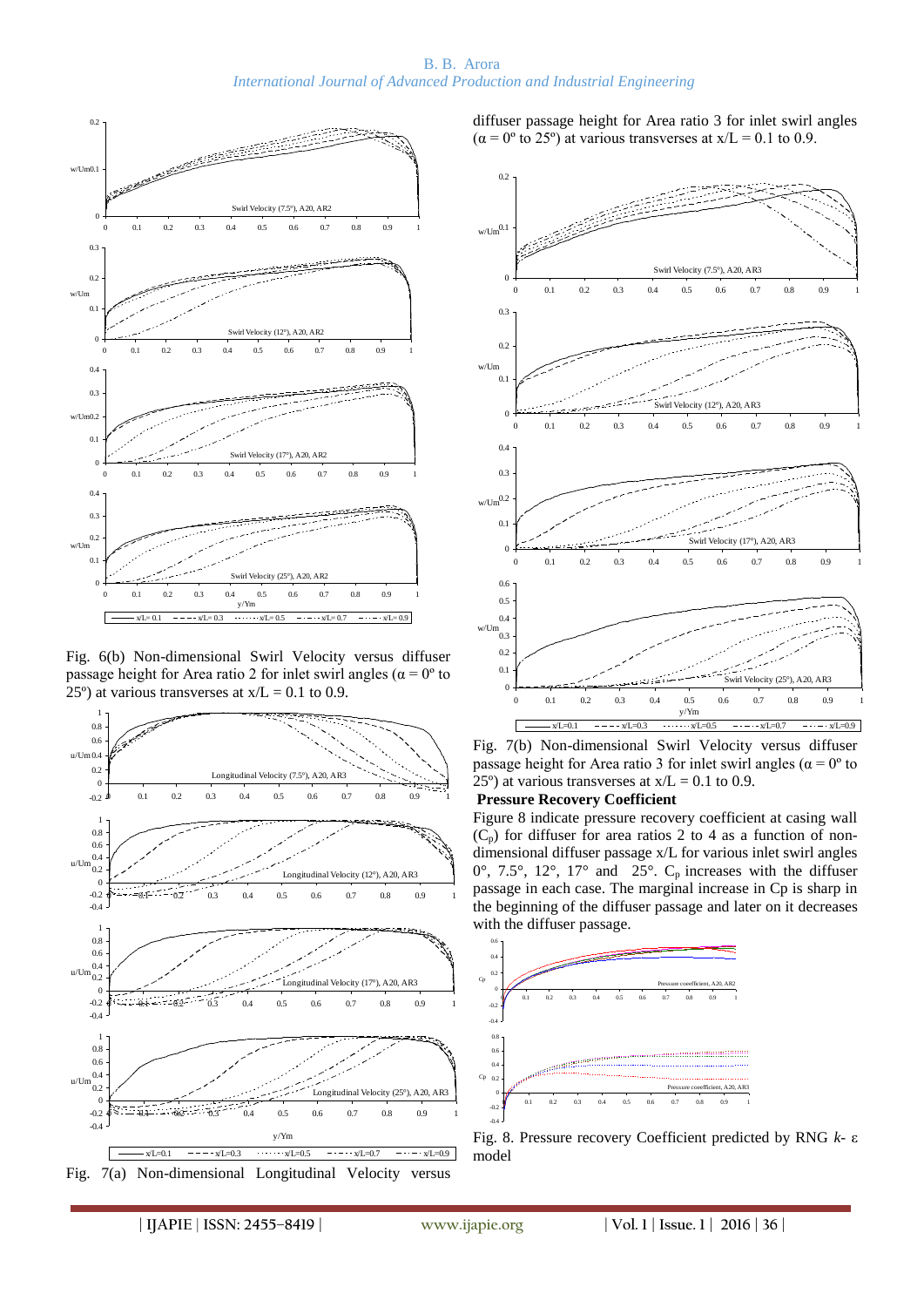The pressure recovery coefficient (Cp) increases with the increasing diffuser passage length for flow without swirl. Cp increases with the increasing swirl as compared to the non swirling flow in the beginning of diffuser passage length. However for 7.5°, 12°, 17º and 25º inlet swirl Cp is lower than the flow without swirl beyond  $x/L = 0.82$ , 0.95, 0.78 and 0.47 respectively in case of Area ratio 2. Cp is highest up to diffuser passage length of 0.36 for 25º inlet swirl. From x/L=0.36 to 0.56 it is maximum for 17º inlet swirl, then from 0.56 to 0.95, it is for 12º inlet swirl and in the last for flow without swirl.

In diffuser with Area ratio 3, the Cp increases as compared to no swirl condition with increasing swirl in the beginning of diffuser passage length and the marginal increase is more than diffuser with Area ratio 2. However for 7.5°, 12°, 17º and 25º inlet swirl Cp is lower than the flow without swirl beyond x/L  $=0.67$ , 0.97, 0.60 and 0.25 respectively. Cp is highest up to diffuser passage length of 0.18 for 25º inlet swirl. From  $x/L=0.18$  to 0.28 it is maximum for 17<sup>o</sup> inlet swirl, then from 0.28 to 0.97, it is for 12º inlet swirl and in the last for flow without swirl. The reason for above phenomenon is that the swirl decays as we move downstream of diffuser passage.

## V. CONCLUSIONS

Validated CFD RNG *k-* ε model has been employed to predict axial annular diffuser performance. Following inferences have been drawn from the predicted computational results for area ratios 2 and 3 for various inlet swirl angles.

- 1. The longitudinal velocity decreases continuously as the flow proceeds downstream, for both swirling and non swirling. inlet flow
- 2. Due to the development of boundary layer shapes of velocity profiles are dissimilar at different locations of the flow passage
- 3. At any diffuser transverse the maxima of velocity profile is not at the middle rather it is towards the hub for non swirling flow. It shifts towards the casing side with the increase of swirl.
- 4. With the introduction of swirl, the flow is forced towards casing wall which strengthens the flow towards casing wall than the hub wall.
- 5. Pressure recovery coefficient increases with the diffuser passage. However the marginal recovery decreases with the diffuser passage.
- 6. With the introduction of swirl the recovery is sooner towards the casing wall. The effect of swirl emerges to decay gradually as the flow proceeds downstream of the flow. Further the recovery is negligible or nil towards the diffuser exit.
- 7. Stall is not observed on the hub wall for non swirling flow, however it is observed on casing wall for area ratio 3
- 8. CFD analysis in the pre study is reasonably in good agreement with the experimental data.
- 9. The RNG *k-* ε turbulence model used in the present work can be used to predict the flow behaviour in advance and the pressure recovery coefficient and diffuser effectiveness can be computed for a particular type of diffuser.
- [1] Howard, J.H.G., Thorriton Trurnp A.B.and Henseler, H.J, "Performance and Flow Regimes for Annular Diffusers", ASME Paper No. 67 WA/FE 21, 1967.
- [2] Sovran Ed. G. Diffusers with Rectangular, Conical or Annular Cross Section", Fluid Mechanics of Internal Flow, , Elsevier Amsterdam, pp.270-319, 1967.
- [3] Srinath.T, "An investigation of the effects of swirl on flow regimes and performances of annular diffuser with inner and outer cone angles." M.A.Sc. thesis, University of waterloo, Canada 1968.
- [4] Stevens, S.J and Markland, E., "The Effect of Inlet Conditions on the Performance of Two Annular Diffusers", ASME Paper No.68 WA/FE 38.
- [5] Stevens, S.J., "The Performance of Annular Diffusers". Proc. Instn. Mech. Engrs., Vol. 182, Part 3D, pp.58-70,1968.
- [6] Hoadley, D., "Three Dimensional Turbulent Boundary Layers in an Annular Diffuser", Ph.D. Thesis, Department of Engineering, University of Cainbridge, London, 1970.
- [7] Coladipietro, R., Schneider, J.H and Shridhar, K., "Effects ofIfflet Flow Conditions on the Performance of Equi Angular Annular Diffusers", CSME Paper No. 73 84,1974.
- [8] Sovran, G and Klomp, E.D., "Experimentally Determined Optimum Geometries for Rectilinear
- [9] Shaalan, M.R.A and Shabaka, I.M.M., "An Experimental Investigation of the Swirling Flow Performance of an Annular Diffuser at Low Speed", ASME PaperNo. 75 WA/FE 17,1975
- [10] Kumar D.S., "Effect of swirl on flow through annular diffusers", Ph.D. Thesis, I.I.T. Delhi, 1977.
- [11] Lohmann, R.P., Markowski, SJ and Prookman, E.T.,"Swirling Flow Through Annular Diffusers with Conical Walls", Journal of Fluids Engineering, Trans. ASME, Vol.101, pp.224 229,1979.
- [12] Chithambaran, V.K., Aswatha, Narayana P.A., Chandrashekra Swamy, N.V. "Mean velocity characteristics of plane diffuser flows with inlet velocity distortion." Journal of Indian Institute of Science, 65(A):79 93, 1984.
- [13] Sapre, R.N., Singh, S.N., Agrawal, D.P and Malhotra, R.C., "Flow Through Equiangular Wide Angle Annular Diffusers", 15th NCFMFP, Srinagar, July, 1987.
- [14] Agrawal, D.P., Singh, S.N., Sapre, R.N and Malhotra, R.C., "Effect of Hub Rotation on the Mean Flow of Wide Angle Annular Diffusers", HydroTurbo 1989, Czechoslovakia, 1989.
- [15] Choudhury D. , "Introduction to the Renormalization Group Method and Turbulence Modeling." Fluent Inc. Technical Memorandum TM-107, 1993.
- [16] Singh S.N., Agarwal D.P., Sapre R.N. and Malhotra R.C., "Effect of inlet swirl on the performance of wide angled diffusers", Indian journal of Engineering & Materials Sciences, Vol.1.pp 63-69.1994.
- [17] Buice, C. U., and Eaton, J. K., "Experimental Investigation of Flow Through an Asymmetric Plane Diffuser", Report No.TSD-107, Thermosciences Division, Department of Mechanical Engineering, Stanford University, Stanford, CA, USA, 1997.
- [18] Klomp, E.D., "Performance of Straight-Walled Annular diffuser with Swirling Flow", The Aeronautical Journal, Vol. 101, No. 1010, pp. 467-480, 1997.
- [19] Mohan, R., Singh, S.N., and Agrawal, D.P., "Optimum Inlet Swirl for Annular Diffuser Performance Using CFD", Indian Journal of Engineering and Materials Sciences, Vol. 5, pp. 15- 21, 1998.
- [20] Japikse, D., "Correlation of Annular Diffuser performance with Geometry, Swirl, and Blockage", Proceedings of the 11th Thermal and Fluids Analysis Workshop (TFAWS), Cleveland, Ohio, August 21–25, 2000, pp. 107-118.
- [21] Kochevsky, A. N. "Numerical Investigation of Swirling Flow in Annular Diffusers With a Rotating Hub Installed at the Exit of

## **REFERENCES**